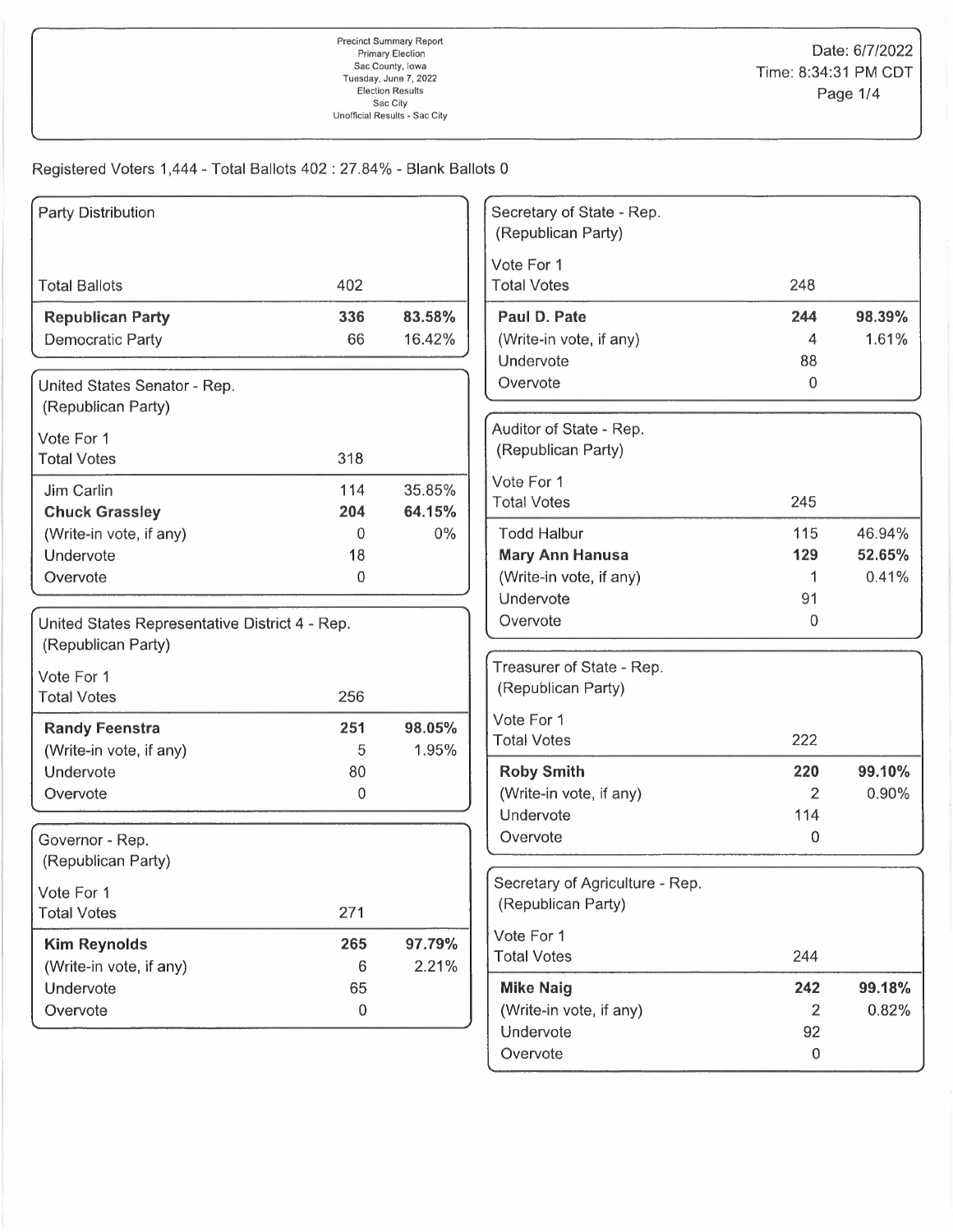Registered Voters 1,444 - Total Ballots 402: 27.84% - Blank Ballots 0

| Attorney General - Rep.                       |                  |        | County Treasurer - Rep.      |                |        |
|-----------------------------------------------|------------------|--------|------------------------------|----------------|--------|
| (Republican Party)                            |                  |        | (Republican Party)           |                |        |
| Vote For 1                                    |                  |        | Vote For 1                   |                |        |
| <b>Total Votes</b>                            | 225              |        | <b>Total Votes</b>           | 270            |        |
| <b>Brenna Bird</b>                            | 221              | 98.22% | <b>Tina Roth</b>             | 265            | 98.15% |
| (Write-in vote, if any)                       | 4                | 1.78%  | (Write-in vote, if any)      | 5              | 1.85%  |
| Undervote                                     | 111              |        | Undervote                    | 66             |        |
| Overvote                                      | $\Omega$         |        | Overvote                     | 0              |        |
| State Senator District 4 - Rep.               |                  |        | County Recorder - Rep.       |                |        |
| (Republican Party)                            |                  |        | (Republican Party)           |                |        |
| Vote For 1                                    |                  |        | Vote For 1                   |                |        |
| <b>Total Votes</b>                            | 226              |        | <b>Total Votes</b>           | 304            |        |
| <b>Tim Kraayenbrink</b>                       | 222              | 98.23% | <b>Laura McKeever</b>        | 303            | 99.67% |
| (Write-in vote, if any)                       | 4                | 1.77%  | (Write-in vote, if any)      | 1              | 0.33%  |
| Undervote                                     | 110              |        | Undervote                    | 32             |        |
| Overvote                                      | 0                |        | Overvote                     | $\mathbf 0$    |        |
| State Representative District 7 - Rep.        |                  |        | County Attorney - Rep.       |                |        |
| (Republican Party)                            |                  |        | (Republican Party)           |                |        |
| Vote For 1                                    |                  |        | Vote For 1                   |                |        |
| <b>Total Votes</b>                            | 239              |        | <b>Total Votes</b>           | 262            |        |
| <b>Mike Sexton</b>                            | 236              | 98.74% | <b>Ben Smith</b>             | 256            | 97.71% |
| (Write-in vote, if any)                       | 3                | 1.26%  | (Write-in vote, if any)      | 6              | 2.29%  |
| Undervote                                     | 97               |        | Undervote                    | 74             |        |
| Overvote                                      | 0                |        | Overvote                     | 0              |        |
| County Board of Supervisors District 2 - Rep. |                  |        | United States Senator - Dem. |                |        |
| (Republican Party)                            |                  |        | (Democratic Party)           |                |        |
| Vote For 1                                    |                  |        | Vote For 1                   |                |        |
| <b>Total Votes</b>                            | 331              |        | <b>Total Votes</b>           | 65             |        |
| <b>Mike Fischer</b>                           | 202              | 61.03% | <b>Abby Finkenauer</b>       | 34             | 52.31% |
| <b>Brent Wilhelm</b>                          | 128              | 38.67% | Michael Franken              | 28             | 43.08% |
| (Write-in vote, if any)                       |                  | 0.30%  | <b>Glenn Hurst</b>           | 3              | 4.62%  |
| Undervote                                     | 5                |        | (Write-in vote, if any)      | 0              | 0%     |
| Overvote                                      | $\boldsymbol{0}$ |        | Undervote                    | 1              |        |
|                                               |                  |        | Overvote                     | $\overline{0}$ |        |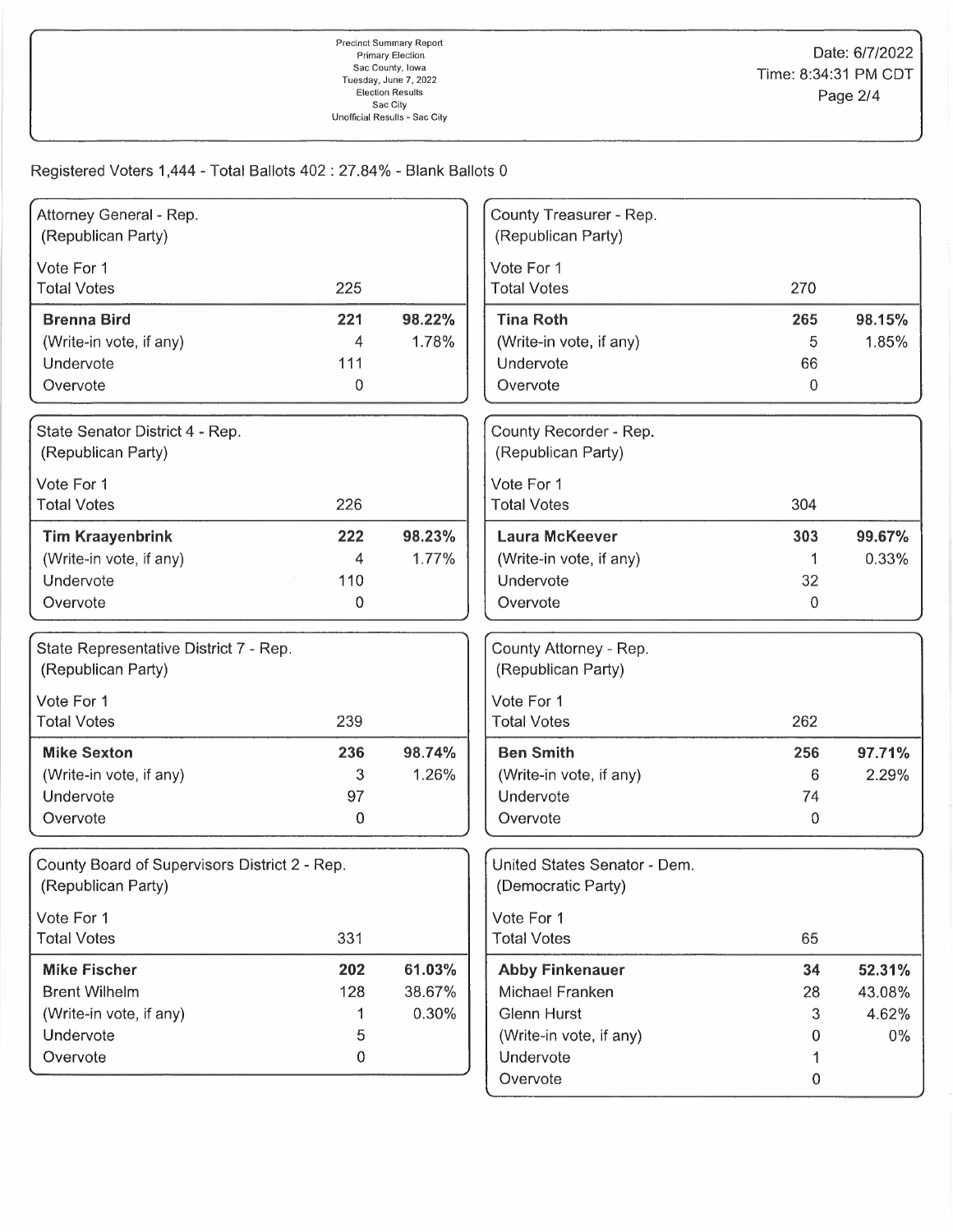Registered Voters 1,444 - Total Ballots 402 : 27.84% - Blank Ballots 0

| United States Representative District 4 - Dem.<br>(Democratic Party) |         |         | Treasurer of State - Dem.<br>(Democratic Party) |                |         |
|----------------------------------------------------------------------|---------|---------|-------------------------------------------------|----------------|---------|
| Vote For 1                                                           |         |         | Vote For 1                                      |                |         |
| <b>Total Votes</b>                                                   | 51      |         | <b>Total Votes</b>                              | 53             |         |
|                                                                      |         |         |                                                 |                |         |
| <b>Ryan Melton</b>                                                   | 51      | 100.00% | Michael L. Fitzgerald                           | 52             | 98.11%  |
| (Write-in vote, if any)                                              | 0       | $0\%$   | (Write-in vote, if any)                         | 1              | 1.89%   |
| Undervote                                                            | 15      |         | Undervote                                       | 13             |         |
| Overvote                                                             | 0       |         | Overvote                                        | 0              |         |
| Governor - Dem.                                                      |         |         | Secretary of Agriculture - Dem.                 |                |         |
| (Democratic Party)                                                   |         |         | (Democratic Party)                              |                |         |
| Vote For 1                                                           |         |         | Vote For 1                                      |                |         |
| <b>Total Votes</b>                                                   | 54      |         | <b>Total Votes</b>                              | 52             |         |
| <b>Deidre DeJear</b>                                                 | 53      | 98.15%  | <b>John Norwood</b>                             | 51             | 98.08%  |
| (Write-in vote, if any)                                              | 1       | 1.85%   | (Write-in vote, if any)                         |                | 1.92%   |
| Undervote                                                            | 12      |         | Undervote                                       | 14             |         |
| Overvote                                                             | 0       |         | Overvote                                        | 0              |         |
| Secretary of State - Dem.                                            |         |         | Attorney General - Dem.                         |                |         |
| (Democratic Party)                                                   |         |         | (Democratic Party)                              |                |         |
| Vote For 1                                                           |         |         | Vote For 1                                      |                |         |
| <b>Total Votes</b>                                                   | 58      |         | <b>Total Votes</b>                              | 54             |         |
| <b>Joel Miller</b>                                                   | 41      | 70.69%  | <b>Tom Miller</b>                               | 53             | 98.15%  |
| Eric Van Lancker                                                     | 16      | 27.59%  | (Write-in vote, if any)                         |                | 1.85%   |
| (Write-in vote, if any)                                              |         | 1.72%   | Undervote                                       | 12             |         |
| Undervote                                                            | 8       |         | Overvote                                        | 0              |         |
| Overvote                                                             | 0       |         |                                                 |                |         |
|                                                                      |         |         | State Senator District 4 - Dem.                 |                |         |
| Auditor of State - Dem.                                              |         |         | (Democratic Party)                              |                |         |
| (Democratic Party)                                                   |         |         | Vote For 1                                      |                |         |
| Vote For 1                                                           |         |         | <b>Total Votes</b>                              | $\overline{2}$ |         |
| <b>Total Votes</b>                                                   | 51      |         | (Write-in vote, if any)                         | $\overline{2}$ | 100.00% |
| <b>Rob Sand</b>                                                      | 50      | 98.04%  | Undervote                                       | 64             |         |
| (Write-in vote, if any)                                              | 1.      | 1.96%   | Overvote                                        | 0              |         |
| Undervote                                                            | 15      |         |                                                 |                |         |
| Overvote                                                             | $\,0\,$ |         |                                                 |                |         |